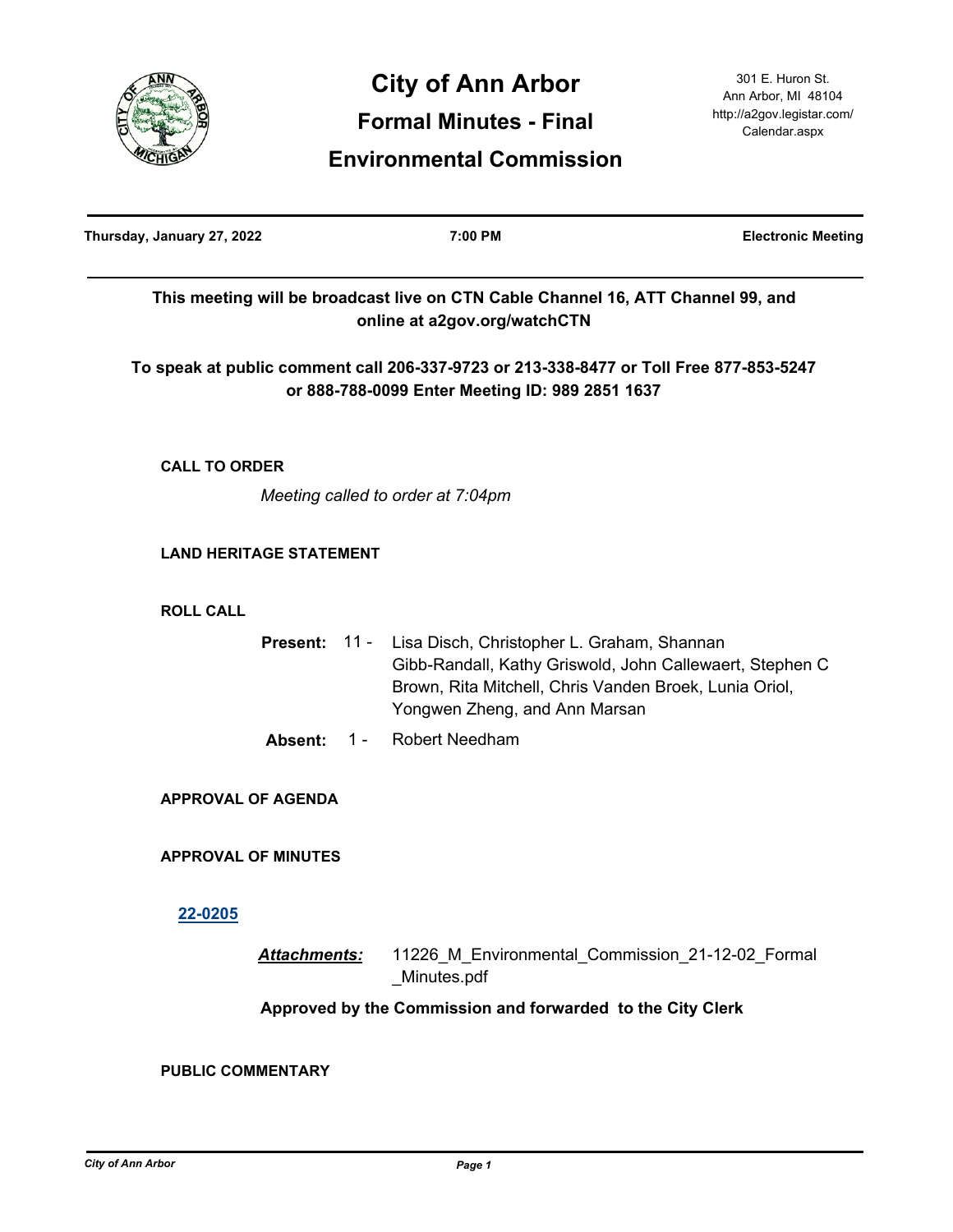## **SPECIAL PRESENTATIONS**

## **City of Ann Arbor Compost managed by WeCare Denali**

## **[22-0215](http://a2gov.legistar.com/gateway.aspx?M=L&ID=29402)**

*Attachments:* CMA\_WeCare2022.pdf

*Susan Thoman, Executive Director of the Composting Manufacturing Alliance presented on composting.*

### **WRMMA PRESENTATION**

## **[22-0204](http://a2gov.legistar.com/gateway.aspx?M=L&ID=29391)**

## *Attachments:* 220127A2EC\_WRMMA.pdf

*Theo Eggermont from Washtenaw County presented on WRMMA.*

### **UNFINISHED BUSINESS**

### **GELMAN PLUME AND STATUS OF MS4 NOTICE OF VIOLATION**

### **[22-0206](http://a2gov.legistar.com/gateway.aspx?M=L&ID=29393)**

*Attachments:* Gelman - MS4 Permit - Storm Water Review & NOV Status - EC.pdf

*Dan Bicknell and Evan Pratt gave presentations on the status of the Gelman Plume*

# **[22-0207](http://a2gov.legistar.com/gateway.aspx?M=L&ID=29394)**

*Attachments:* EnvCommSupportofWRCAction-NOV.pdf

*Gelman resolution will be tabled until next Environmental Commission Meeting in February.*

# **Deer Cull Resolution**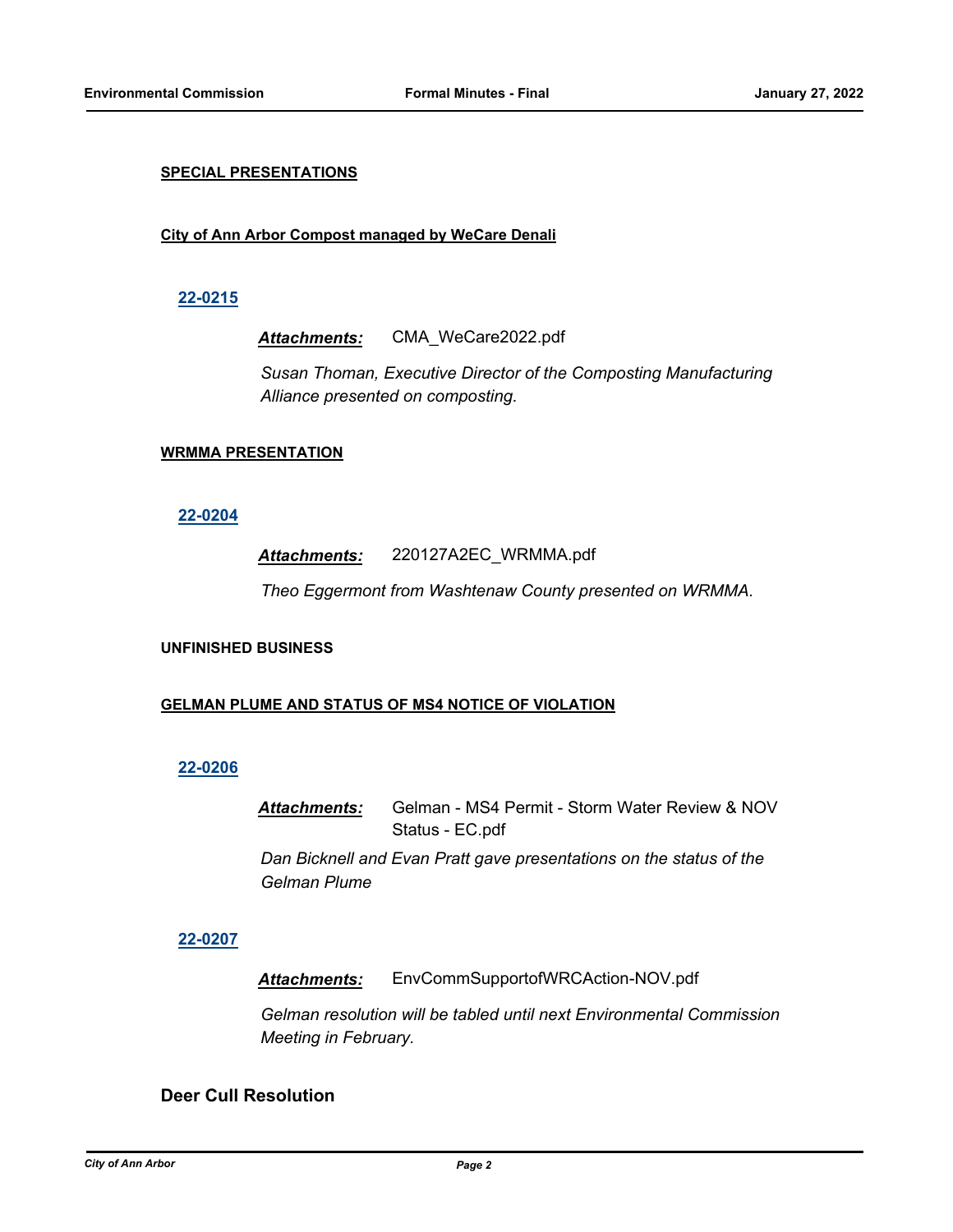**[21-2143](http://a2gov.legistar.com/gateway.aspx?M=L&ID=29062)** Environmental Commission Resolution Urging the City to Resume Ann Arbor's Deer Management Program

*Attachments:* ResumeDeerManagementEC2Dec21.pdf

*Council Member Lisa Disch will meet with Derek Delacourt to glean more information in regards to the deer cull.*

## **Emergency KI distribution status**

### **[22-0208](http://a2gov.legistar.com/gateway.aspx?M=L&ID=29395)**

*Attachments:* R19-0192.pdf

*This will be tabled until the February meeting.*

## **19-2100**

## **NEW BUSINESS**

**[22-0095](http://a2gov.legistar.com/gateway.aspx?M=L&ID=29286)** Resolution to Begin Discussions with University of Michigan (U-M) for 2,000 Units of Workforce Housing on U-M's North Campus and Agreement on Additional Student and Employee Residential Units Commensurable with U-M's Growth

*Sponsors:* Griswold and Hayner

 *Council Member Kathy Griswold requested members to send her any questions regarding.*

### **COMMITTEE REPORT**

**Resolution to Begin Discussions with University of Michigan (U-M) for 2,000 Units of Workforce Housing on U-M's North Campus and Agreement on Additional Student and Employee Residential Units Commensurable with U-M's Growth**

### **REPORT FROM STAFF**

*Staff had nothing to report.*